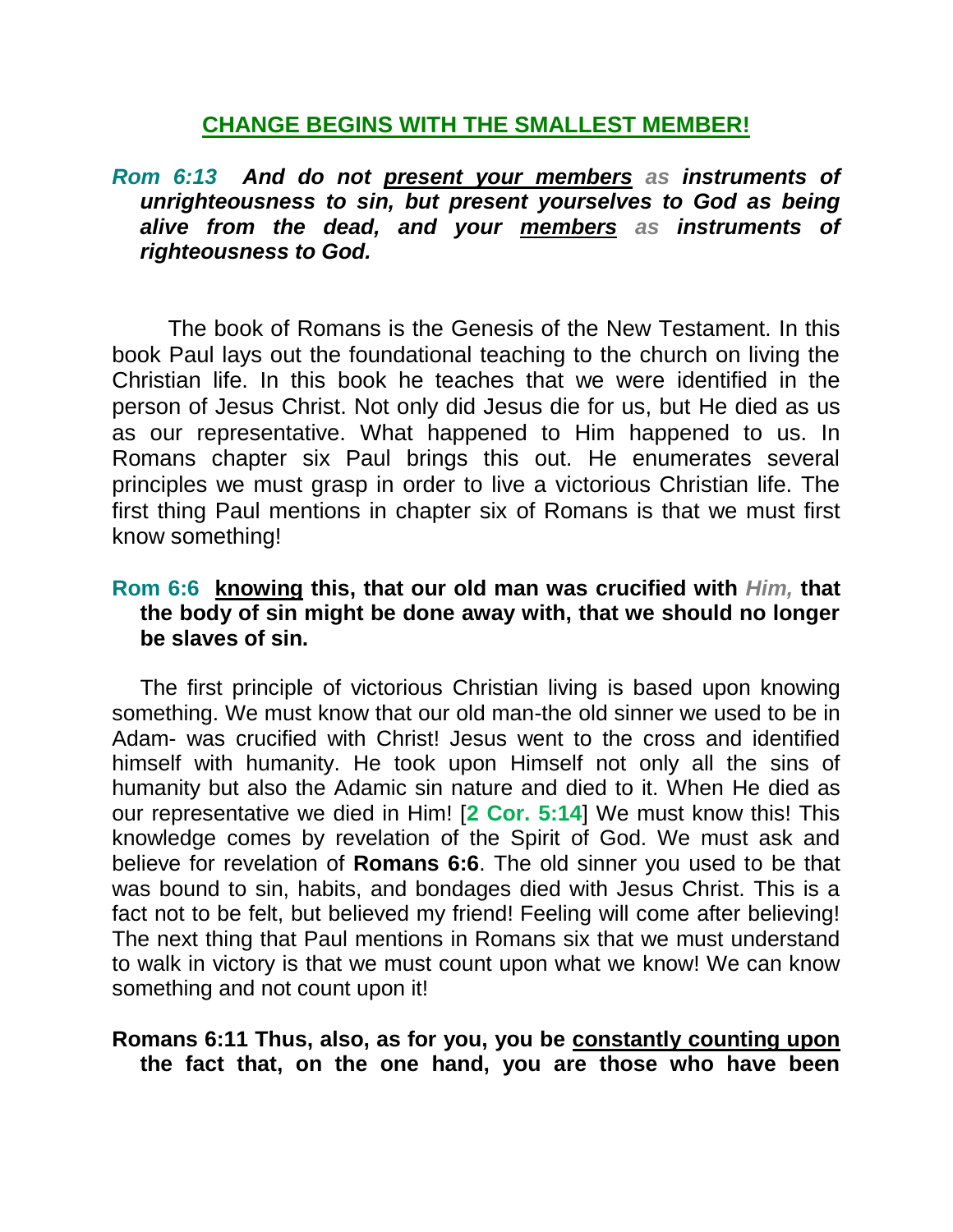### **separated from the sinful nature, and, on the other, that you are living ones with respect to God in Christ Jesus. [Wuest]**

We are to count upon what we know. We are to constantly be counting on the fact that we have died to the control of sin and bondage in the person of Jesus Christ! We are now alive unto God and have the life and nature of God being supplied to our re-born spirit. In our born again spirit we are partakers of the divine nature! [**1 Peter 1:4**] What is true of the character of Jesus is true of us in our spirit! We are a spirit that has a soul, which lives in a body. [**1 Thess. 5:23**] We are to count upon the life of Jesus Christ within us to live the Christian life. How are we to practically do this? How is the life of Christ lived out in us? To do this we must act upon our faith and what we know!

### **Rom 6:13 And do not present your members** *as* **instruments of unrighteousness to sin, but present yourselves to God as being alive from the dead, and your members** *as* **instruments of righteousness to God.**

The next thing we need to understand is that we must act upon what we know and believe. We are to actively present our members unto God as being alive from the dead! How are we to do this? **It starts by yielding our smallest member to God first.** If we will yield our smallest member to God, then all of the other members will follow suit! Our actions will follow our tongue! What is our smallest member?

# **Jas 3:5 Even so the tongue is a little member, and it can boast of great things. See how much wood or how great a forest a tiny spark can set ablaze!**

God has placed our tongue as the controlling force and member to all our other members and to give direction to our lives! James tells us that if we can control our tongue, then we can control our whole body [or every other member]!

**Jas 3:2 For we all often stumble and fall and offend in many things. And if anyone does not offend in speech [***never says the wrong things***], he is a fully developed character and a perfect man, able to control his whole body and to curb his entire nature.**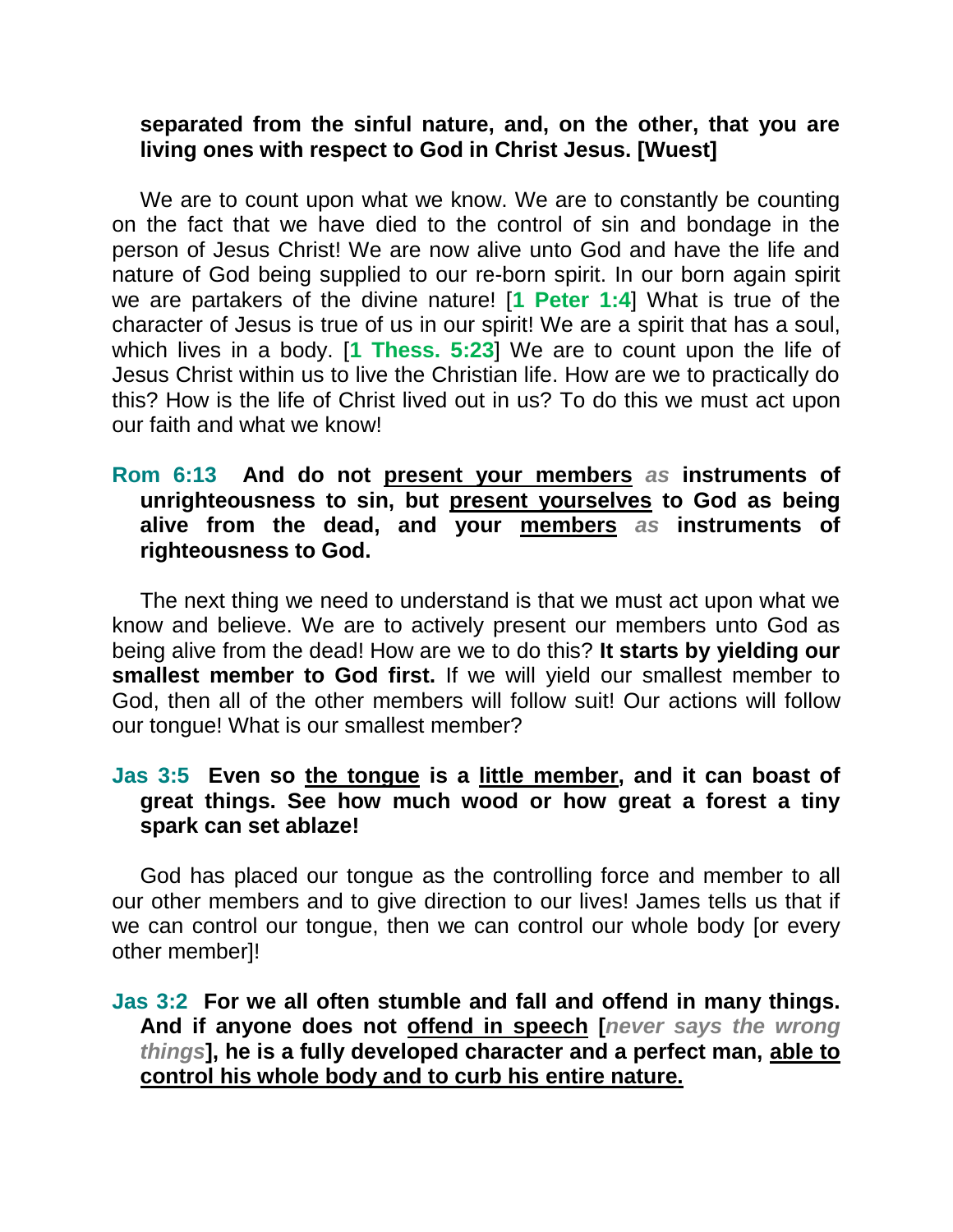We are to present our members to God for His use. This process begins by submitting your tongue to God and to say what He says! Humility begins with agreeing with God. God gives grace to the humble! [**James 4:6**] God's grace is His ability! Jesus gave us a spiritual principle:

#### **Luk 16:10 He who** *is* **faithful in** *what is* **least is faithful also in much; and he who is unjust in** *what is* **least is unjust also in much.**

If we will be faithful in the small then we will be faithful in the much! If we will be faithful to use our tongue to only speak what God has said, then we will see great changes take place in our life! We must present our members to God to see changes take place in our life and to see the life and nature of God in us to be released outwardly. We have sufficient holiness, power, and love in us to see our lives and the lives of others transformed! This life and nature of God must be released! To do this it begins by presenting the smallest member we have to God. **What have you been saying about yourself?** Have you saying you are bound to a certain habit or sin? Have you been saying that you can't stop doing so and so? Then you are not presenting your members to God. God has said in His Word that you are free from sin and you are holy and you are free! Have you been agreeing with God? When we consistently present our tongue and say only what God says no matter what we feel or experience then before long we will start to see changes take place. We will start to see our emotions, thoughts, beliefs, and actions change. We will start experiencing the life of God that is inside of us being released on the outside of us.

I challenge you for three weeks to only say what God says about you in the area you struggle in the most. No matter what you feel or experience decide to present you smallest member to God and proclaim what He says. For example if you struggle with smoking, every time you are tempted to smoke proclaim you are a non-smoker and you are free from smoking! Do this even if you smoke. As you light up say, "I am a non-smoker and I am free from smoking because of Jesus! I am born again and it is not in my new nature to smoke!" Do this for any area you struggle in the most for three weeks. This is a three week challenge, not a week or two week